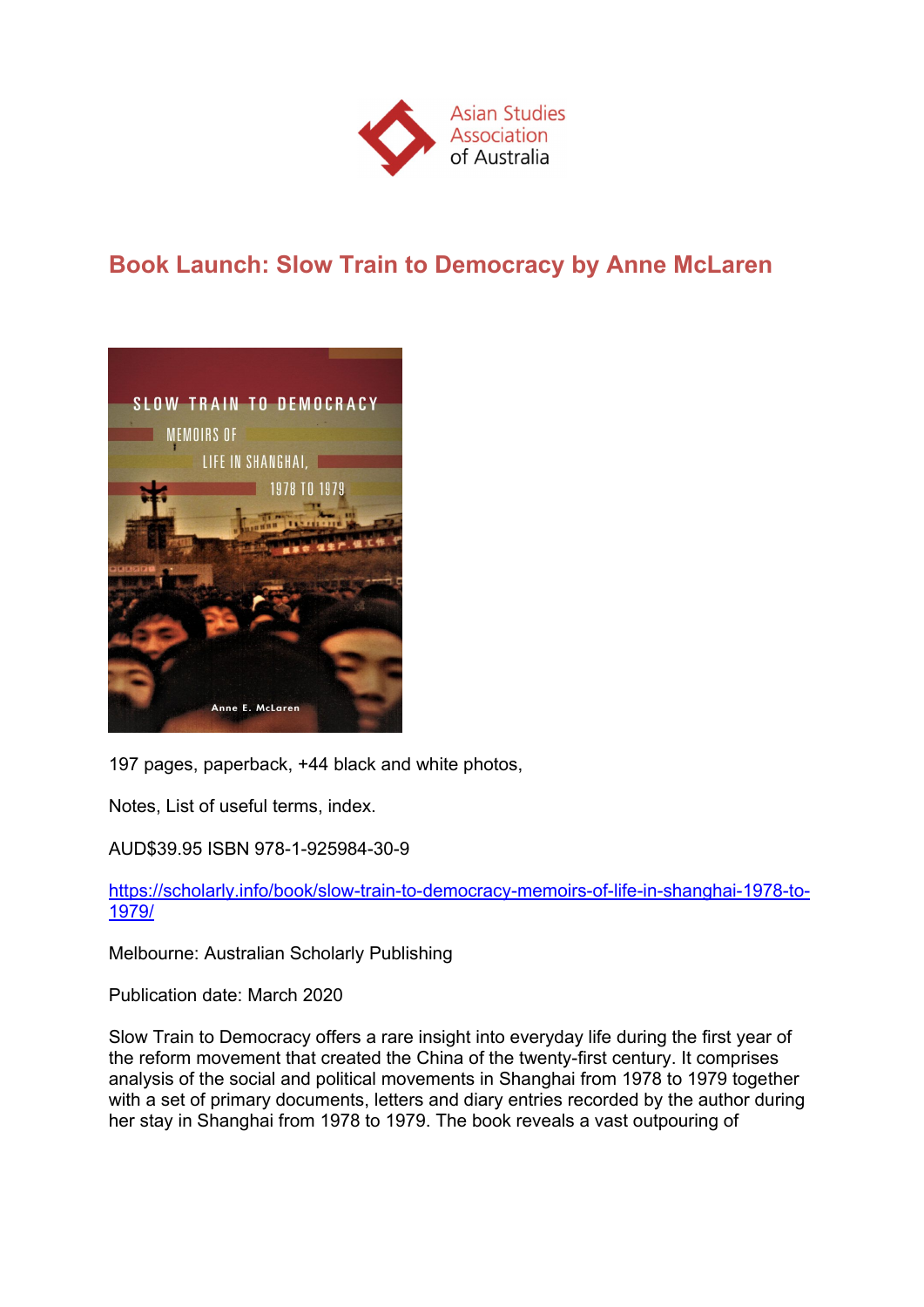grievances by ordinary people at a time of dramatic social change. Late 1978 saw the emergence of protest movements in numerous Chinese cities. People called for an end to the disastrous policies of the Maoist era and for a new political system where the rulers could be made accountable. Some called for the rule of law and constitutional government. Democracy was a key term employed by demonstrators. The Square was given a new banner as "Democracy Forum". A wall poster stated proudly: "The Democracy Train is in the Square".

The Chinese urban protest movements of the 1970s, like the Hong Kong protest movement of 2019, were marked by the lack of identifiable leaders and known organizations. Once sparked by individual activists in November 1978, more and more people joined the mass movement. Some of them formed cluster groups of individuals who had similar grievances or who belonged to the same work unit. Protestors occupied Shanghai's largest park, The People's Square, where they listened to self-appointed orators on podiums and put up a constant stream of posters on the outer walls. Mobs marched down city streets as far as the Communist Party HQ by the Bund to demand party leaders redress their grievances. The culminating activity was the occupation of Shanghai's central railway station in April 1979. This led to the suppression of the movement and arrest of the ringleaders.

The Chinese urban protest movements of the late 1970s were a significant precursor to the democracy movement in central Beijing from April to June 1989 that led to the bloody suppression of Tiananmen. This book is the only study of the democracy movement in Shanghai of the late 1970s. The author was a student of Chinese at Shanghai's Fudan University at that time and took advantage of the opportunity to record the social and protest movements and interview some of the participants. This book is thus a unique record of this era.

### **Endorsements for** *Slow Train to Democracy***:**

To truly understand China, it is important to remember how much it has changed in the last forty years. Anne McLaren happened to be there during the dramatic transition period of 1978-79 and meticulously recorded events and opinions of the so-called "ordinary people," youth , and students, as they abandoned Marxism-Leninism-Mao Zedong Thought and moved bravely towards the new world of economic reform and open door policies. Few people had the language skills and aptitude to compile this dossier. This book is a precious resource for researchers and general readers who are interested in the China of those days or China today.

#### *Jocelyn Chey, AM, Visiting Professor, University of Sydney, served as Cultural Counsellor in the Australian Embassy, Beijing, from 1975-1978, and as Consul-General in Hong Kong from 1992 to 1995.*

Anne McLaren's first-hand vignettes of an Australian student's everyday life in China in the late 1970s are a delight to read. Her record of the poster protest movement in Shanghai, during a rare period of public outspokenness, is both captivating and historically valuable. She was one of the few foreigners in the city who could read and speak Chinese, making the diaries and letters which form the core of the book particularly insightful.